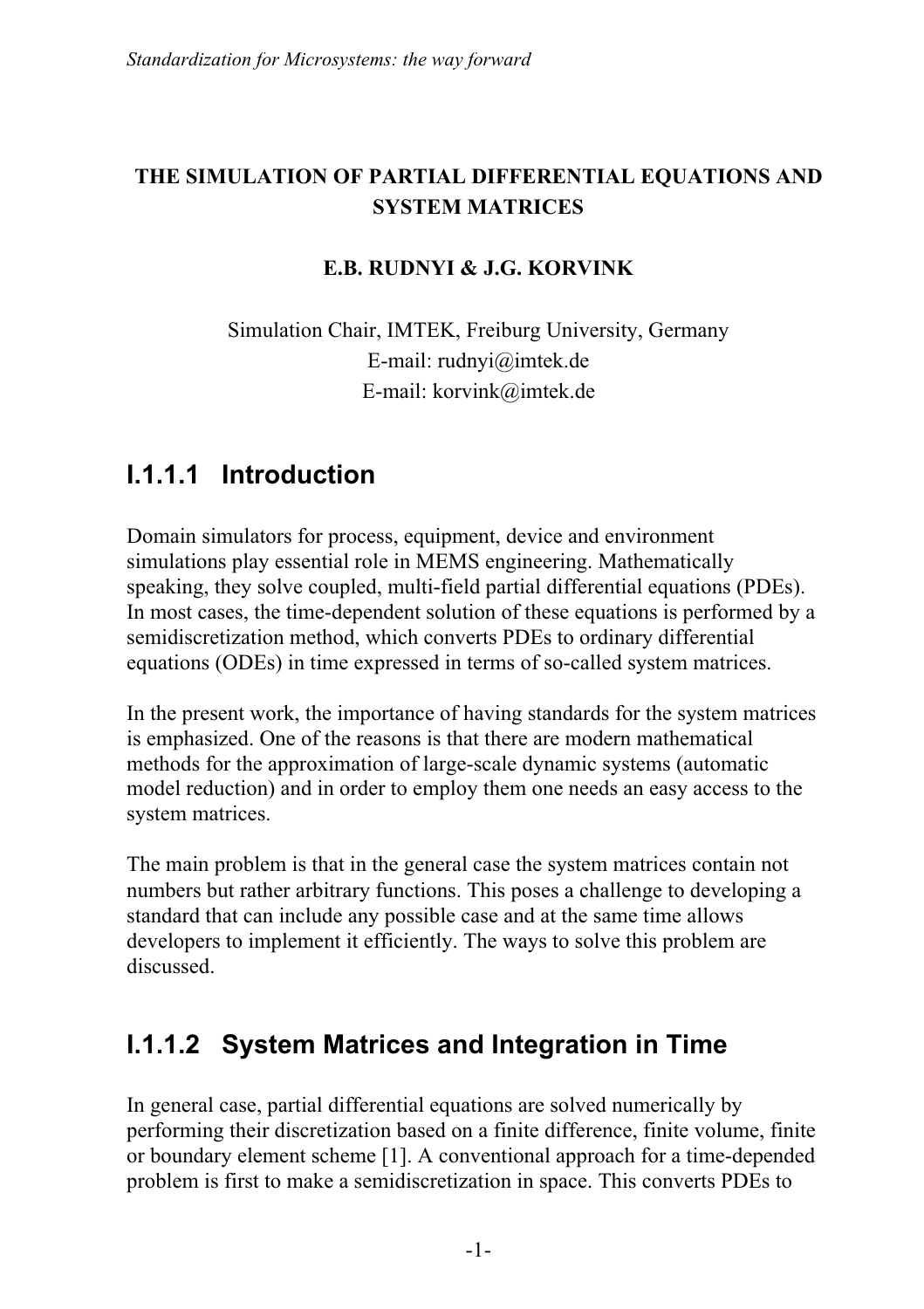ordinary differential equations of a high dimension in time, which can be integrated during the second step.

As a result, the whole simulation can be split to the two relatively independent stages. During the first stage, a user builds a solid model of the device in question, meshes and discretizes it in space according one of the methods listed above. The final result is a system of ODEs of the second order that can be written down as follows:

$$
M\ddot{x} + K\dot{x} + Cx = F , \qquad (1)
$$

where M, K, and C are the system matrices, F is the load vector and x is the state vector with unknown functions in time. In principle, the dimension of the state vector may not be constant (mesh adaptivity in time, the birth and death of the elements, and so on) but we will not consider such a case in the present work.

The fact that the simulation is naturally divided into the two stages is used in order to break the problem to individual parts and to solve them individually. Thereafter, it is important to have a computer standard to express Eq (1), that is, the system matrices.

The mathematical basis for the discretization in space and the integration in time is quite different. As a result, the algorithms and their software implementation are also different and their development requires quite a different expertise. If the computer standard for the system matrices were available, this would allow different developers to concentrate on a particular problem and thus to speed up the development cycle.

At present, the bottleneck to simulate PDEs is the second stage that takes the most computational time because of the high dimensionality of Eq (1). The size of the state vector can routinely reach hundreds thousands, especially in the case of 3D-simulations, and the integration in time can take hours of processor time even on the modern computers. This prevents a system type simulation of the whole chip based on the physics laws.

The approximation of large-scale dynamic systems is a rapidly developing area [2][3]. It can be used to reduce the dimensionality of Eq (1) within acceptable error bounds and thus to obtain compact models which can be solved quickly at the system simulation level and at the same time without sacrificing the precision. An alternative approach can be tied with fast integrators based on the approximation of the matrix exponential [4]. In any case, the development of these tools requires an easy computer access to the system matrices in Eq (1) for MST applications.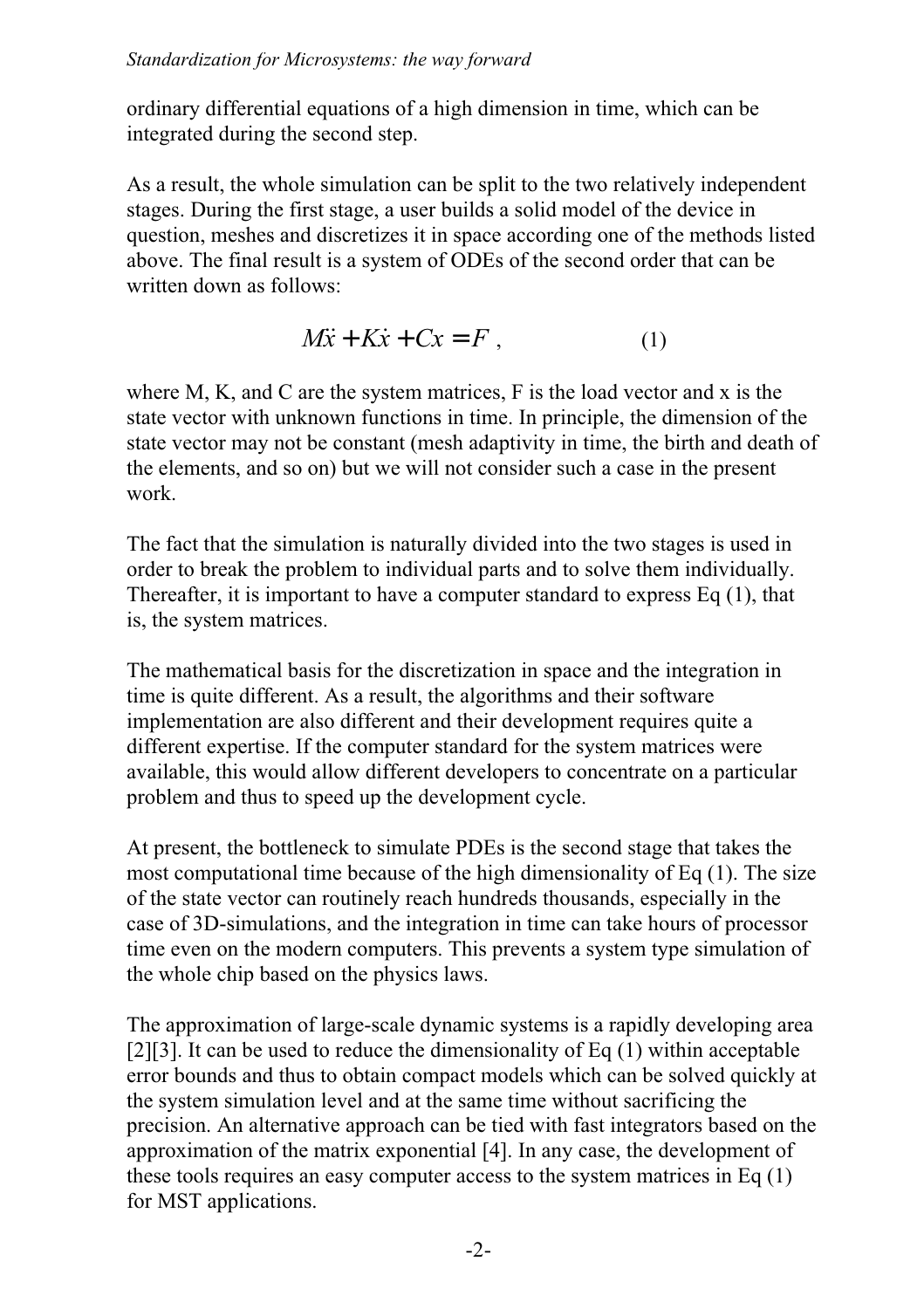### **I.1.1.3 Stroring System Matrices**

With an exception of the boundary element method, the system matrices are sparse and it is necessary to take this into account. However now this is not a major problem as this was an active area of research. There are well-known techniques to store a sparse constant matrix [5]. This can be used for linear dynamic systems, when the system matrices are composed just from numbers. In the case of nonlinear systems, the sparsity can be preserved within so-called an element-by-element approach [6] because in this case the assembling the global matrices may require symbolic manipulations.

The principal problem is that in the general case the components of the system matrices are some functions and this poses the main challenge: how to combine universality and efficiency. Let us briefly consider possible solutions to this problem. We will follow Ref. [7] in which this was discussed in relation with computational thermodynamics.

At present, the interpretation of an ASCII expression at run-time is a popular solution to the problem stated above. There are quite developed general mathematical languages like Mathematica or Matlab, which allow us to write in the computer format any mathematical statement. The interpretation is our current solution for our research project on automatic model reduction of nonlinear dynamic systems [8]. The drawback is loss of efficiency. Precompilation or "just-in-time-compiling" can improve run-time effectiveness but nevertheless may require a considerable amount of time during parsing.

It is possible to make a very efficient implementation including parsing if one fixes the functional form and allows a user just to change some coefficients within it. Unfortunately, it is highly unlikely that a single functional form will be enough for all MST cases.

Thereupon, a natural extension is to allow for several functional forms. This means that there are several precompiled and optimized functions for different functional forms and the choice between them is made at the run-time according to some field within the data structure. Of course, this should be open to add new functional forms implemented in new functions at any time. Object-oriented programming permits us to have an efficient software implementation based on a virtual function call that is easy to maintain. Under object-oriented programming, the field to distinguish between different functions is even inserted automatically (a pointer to a virtual function table).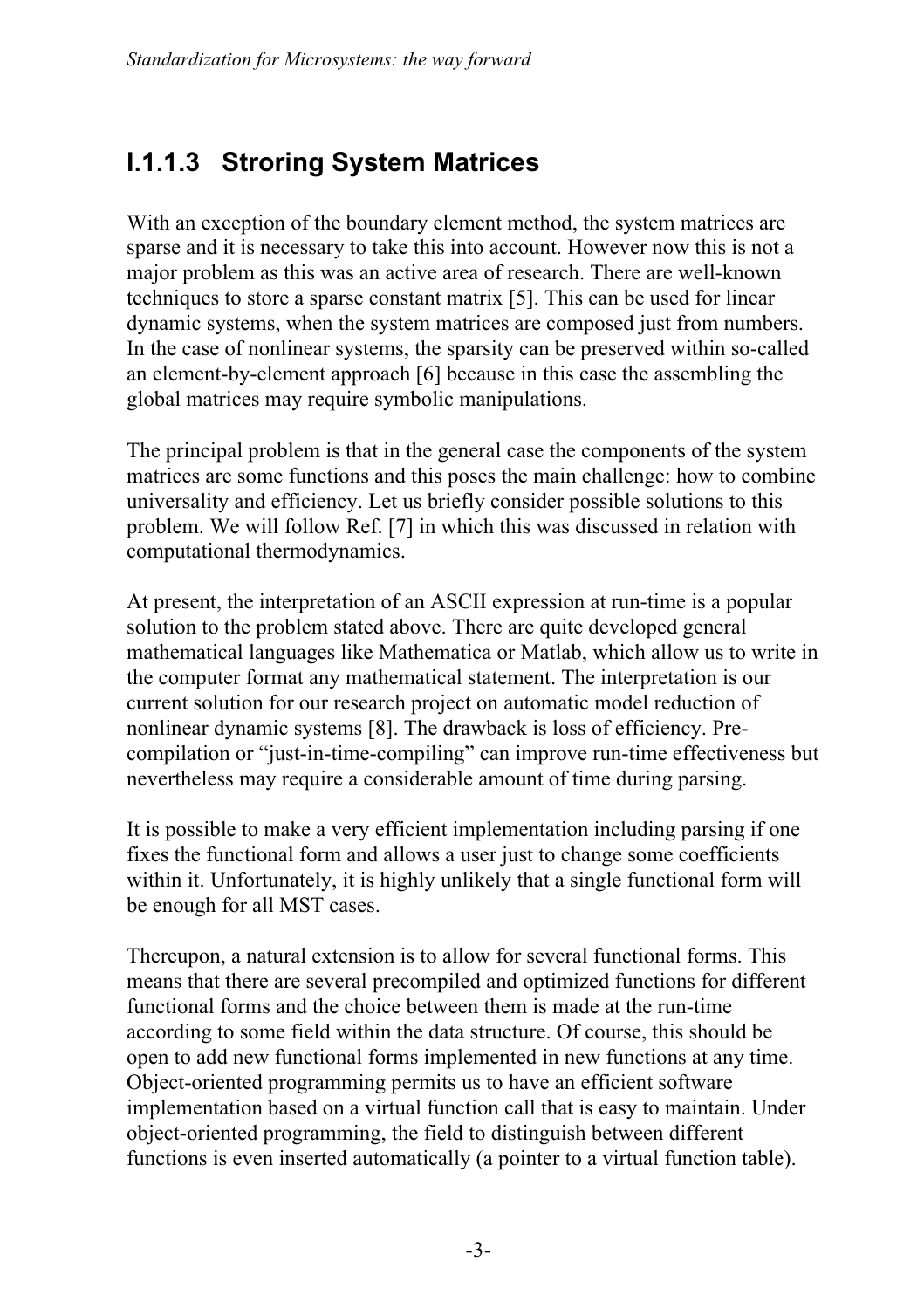The overhead of a virtual function call is pretty small. It can be made completely negligible in our case if we group the system matrix components according to their functional forms and make a single virtual function call for the whole group.

In our view, XML presents a good framework to develop an external format to support the several functional forms. Examples in XML in this respect are presented elsewhere [7].

# **I.1.1.4 Conclusion**

It is shown that the standard for the system matrices will stimulate research in the area of automatic model order reduction and fast integrators for Eq (1). A practical step toward such a standard should include a choice of the most important functional forms for components of the system matrices encountering during simulation of MST devices. XML is a good choice for an external representation that is easy to parse and open to new extensions.

# **I.1.1.5 Acknowledgement**

This work is partially funded by the EU through the project MICROPYROS (IST-1999-29047), partially by the DFG project MST-Compact (KO-1883/6) and partially by an operating grant of the University of Freiburg.

# **I.1.1.6 References**

[1] J. G. Korvink, E. B. Rudnyi, A. Greiner, Z. Liu, MEMS and NEMS Simulation, in MEMS Handbook, 2003, to be published. [2] A. C. Antoulas, D. C. Sorensen, Approximation of large-scale dynamical systems: An overview, Technical Report, Rice University, Houston, 2001, http://www-ece.rice.edu/~aca/mtns00.pdf. [3] E. B. Rudnyi, J. G. Korvink, Review: Automatic Model Reduction for Transient Simulation of MEMS-based Devices, Sensors Update, 2002, v. 11. [4] M. Hochbruck, C. Lubich, H. Selhofer, Exponential integrators for large systems of differential equations, SIAM J. Sci. Comput. 1998, 19, 1552-1574. [5] Matrix market, http://math.nist.gov/MatrixMarket/. [6] T. J. R. Hughes, I. Levit, J. Winget, An element-by-element solution

algorithm for problems of structural and solid mechanics, Computer Methods in Applied Mechanics and Engineering 1983, 36, 241-254.